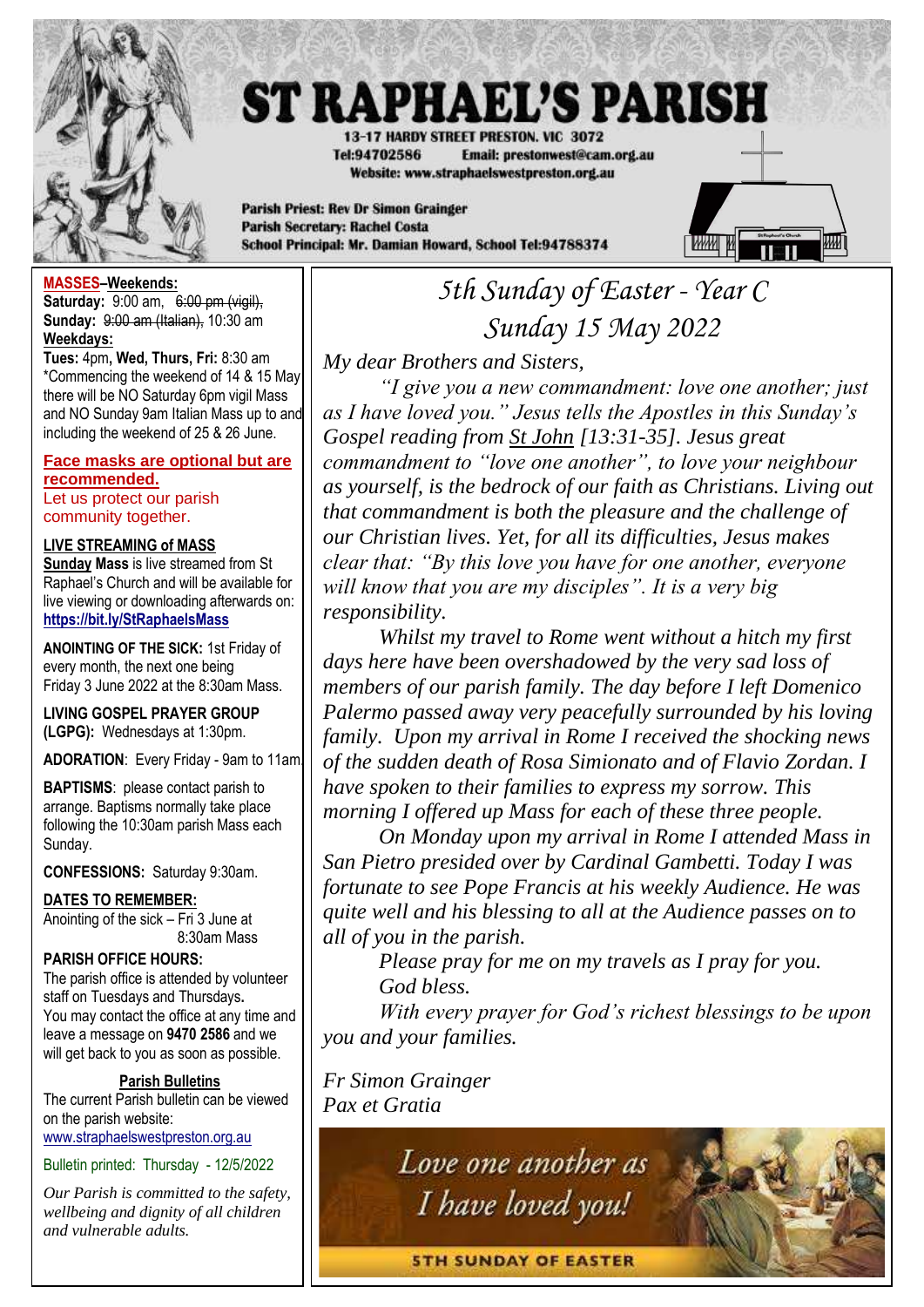|                 | <b>10:30AM Mass</b>           | <b>10:30AM Mass</b> |
|-----------------|-------------------------------|---------------------|
|                 | <b>Ministers of Communion</b> | <b>Readers</b>      |
| $15$ -May-22    | Bruna D'Alessandro            | Maria Sanciolo-Bell |
|                 | Lucy Triulcio                 | Vitale To'oTo'o     |
| $22-May-22$     | Jennifer Singam               | Melinda Di Prospero |
|                 | Rosetta Macri                 | Mary Finn           |
| $29$ -May-22    | Amitu'anai To'oto'o           | Anna Sisinni        |
|                 | Katalina To'oto'o             | Nika Cseh           |
| $05$ -Jun-22    | Bruna D'Alessandro            | Maria Sanciolo-Bell |
|                 | Ferenc Cseh                   | Rosetta Macri       |
| $12$ -Jun- $22$ | Jennifer Singam               | Melinda Di Prospero |
|                 | Parker Maloney                | Giulia Digiglio     |
| $19$ -Jun-22    | Lucy Triulcio                 | Anna Sisinni        |
|                 | Rosetta Macri                 | Josephine Knight    |
| $26 - Jun - 22$ | Ferenc Cseh                   | Melinda Di Prospero |
|                 | Parker Maloney                | Terri Crisafi       |

The above roster is for the 7 weekends that Fr Simon is away on annual leave.

The 1st reading is read by the 1st rostered reader in Italian. The Responsorial Psalm, 2nd reading, Alleluia and prayers of the faithful are all read by the 2nd rostered reader in English.

† † †

#### **CHURCH CLEANING**: **LAWN MOWING:**

## *We pray for the sick:*

Giuseppina, Cabrini, Dorothy, Sebastiana, Lina, Amalia, Marie, Kristian, Raffaella, Rob, Antonietta, Charleez, Claudia, Matthew, Elijah, Cesarina, Alfio, Annunziata, Luana, Karol, Lily, Wilma, Pauline, Graeme, Carmela, Noah, Luca, Patrick

## *We pray for the repose of the souls of:*  **RECENTLY DECEASED:**

Domenico Palermo –RIP 7/5 (Rosary Tues 17/5 at 6:30pm, Requiem Mass Wed 18/5 at 10:30am Mass) Rosa Simionato RIP 9/5 Flavio Zordan RIP 9/5 (Funeral Fri 20/5 at 11am)

## **ANNIVERSARIES:**

Leopoldo "Palmino" Russo(1st Anniv. Sun 15/5 at 10:30am) Martha Grainger (26th Anniv. Tuesday 17/5 at 4pm) Salvatore (Sam) Miceli (2nd Anniv. Wed 18/5 at 8:30am) Domenico Carino (1st Anniv. Fri 20/5 at 8:30am) Idria Zampaglione (3rd Anniv. Sat 21/5 at 9am) Maria Basile (1st Anniv. Sun 22/5 at 10:30am)

*…for the comfort and consolation of their families.* † † †

**A REMINDER…**The donation box for the decoration of our altar is at the rear of the church. *Many thanks for those who contribute.*

† † †

## **May 15 is International Day of Families**

Sunday May 15 is the United Nation's International Day of Families. This year's theme is Families and Urbanisation for All*.* The theme focuses on how sustainable urbanization should empower families and help them live a better life.

## **Prayer for families**

*Heavenly Father, Please bless our families with Your love and protect us from harm. Give us grace to forgive, strength to overcome the difficulties we face, and keep us together when the world tries to pull us apart. In Jesus Name, Amen*

**Please take the bulletin home**

## **Parish Prayer:**

Generous God,

We give our thanks to you for the gifts you have given to us – our life, our family and friends – time, talents and material possessions.

Above all we are grateful for the Father's unconditional love, for Jesus Christ our Savior and for the Holy Spirit who nourishes us with every spiritual gift.

All we have comes from you. May we remember this always and rejoice in your generosity.

Sustain us on our Christian journey, so that we may constantly renew our relationship with you and all people of our parish community.

Grant us the strength and courage to become better followers of Jesus: to be disciples and to live the Christian Way of Life. Amen St Raphael healer and guide protect us. ቱ ቁ ቁ

## **Envelopes for requests for Masses to be offered for deceased / unwell loved ones**

**Please note:** Written requests for Masses to be offered must be given to Fr Simon at least 4 days before the Mass is requested to be offered. Those who have requested a Mass to be offered will need to speak with Fr Simon at least 5 minutes before the commencement of that Mass so that Fr Simon knows that they are present.

Please find at the back of the Church, envelopes for your use when requesting a Mass to be offered for deceased/unwell family members. Envelopes may be placed in the collection baskets.



## *THOUGHTS FROM POPE FRANCIS*

*A long life – so the Bible teaches – is a blessing. The elderly and grandparents are signs of the goodness of God who bestows life in abundance. Blessed is the house where an older person lives! Blessed is the* 

*family that honours its grandparents!* 

#### † † †  **FEAST DAYS OF THE WEEK**

*Wednesday 18th May St John I, pope*

*Friday 20th May St Bernadine of Siena Saturday 21th May Ss Christopher Magallanes and companions*

† † †

**A Vocation View:** Can you imagine a country running on Jesus' one law of "love one another"? No wars. No hunger. No thirst. No jealousy. Only loving followers of Jesus.

† † †

## **Fertility Awareness - a Holistic Medical Approach live webinar**

Join us for an engaging live conversation with Lynne Anderson, CEO of Billings Life™ Australia, and Dr Mary Walsh, General Practitioner and Chair of AIRRM (Australasian Institute for Restorative and Reproductive Medicine), at 7:30pm (AEST) on Thursday, 19th May 2022.

The conversation will include how the Billings Ovulation Method® and a medical approach to fertility can complement one another to restore a woman's health and fertility.

Places are limited for this **free** webinar, so please register early to secure your spot.

[https://www.eventbrite.com.au/e/fertility-awareness-a-holistic-medical](https://www.eventbrite.com.au/e/fertility-awareness-a-holistic-medical-approach-live-webinar-tickets-336841932287)[approach-live-webinar-tickets-336841932287](https://www.eventbrite.com.au/e/fertility-awareness-a-holistic-medical-approach-live-webinar-tickets-336841932287)

## **LAST WEEKEND'S COLLECTION:**

**Thanksgiving:** \$711 **Presbytery:** \$472 Project Compassion: \$2,410 Good Shepherd Appeal: \$370 Many thanks to all our contributors ቁ ቁ ቁ

**Please take the bulletin home**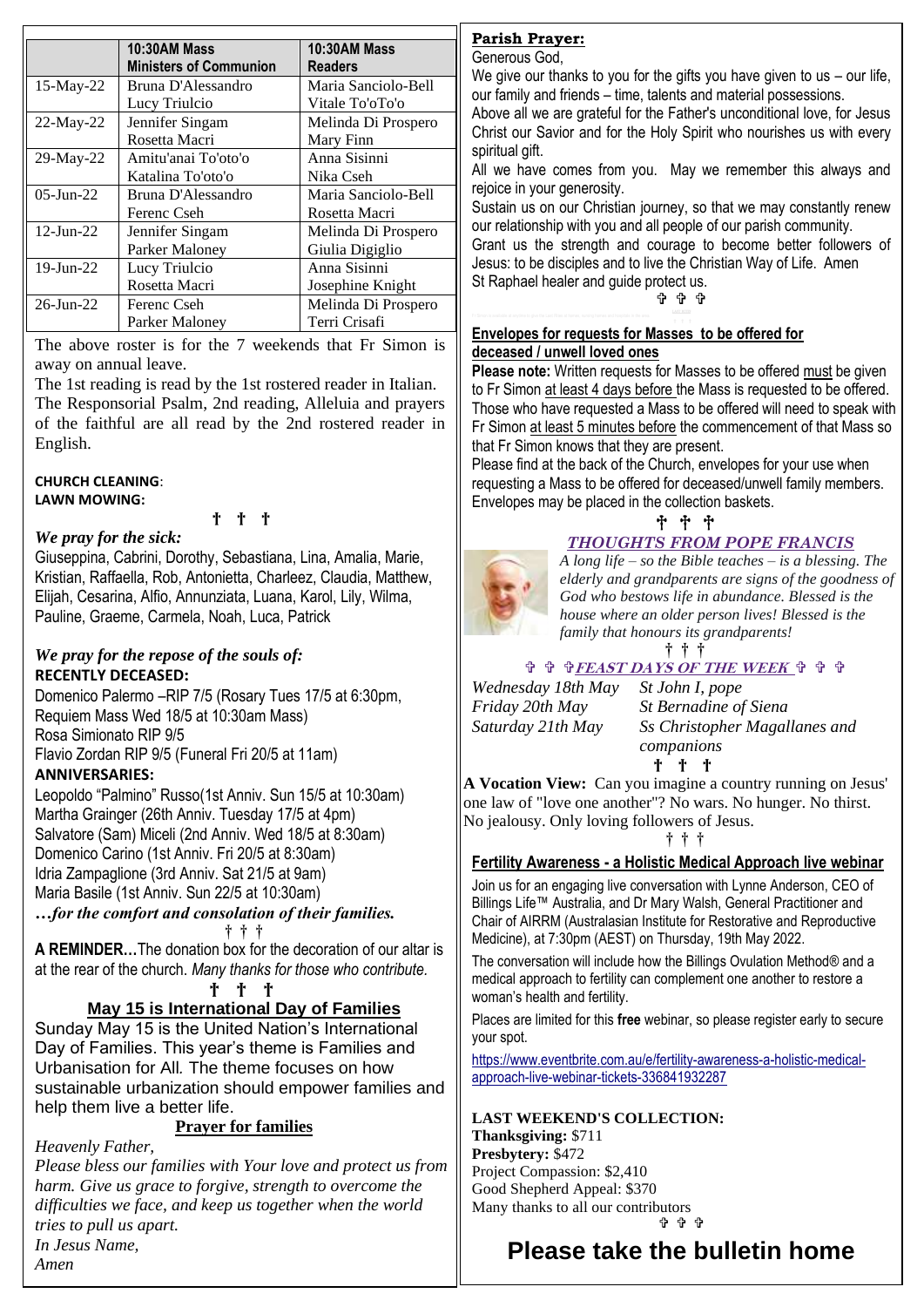**MAY MASS COUNT.** During the month of May, the Archdiocese organises this survey during the weekends so as to know how Catholics are faring in their church attendance and to organise better the pastoral needs of the parishes.

#### † † †

## **Whilst Fr Simon is away…**

On the evening of Sunday 8 May 2022, Fr Simon went on annual leave. While he is away there will be Mass in our parish church every day from Tuesday to Sunday, six days a week. However commencing the weekend of 14 and 15 May, the only Mass on Saturdays will be the 9am Mass, and the only Mass on Sundays will be the 10:30am parish Mass in which the first reading will be in Italian to accommodate the needs of our very faithful Italian Mass community.

The normal Sunday Mass schedule will resume at 6pm on Saturday 2 July. On Sunday 3 July there will be the 9am Italian Mass and then the 10:30am parish Mass.

ቅቀቀ

#### **New Roster for whilst Fr Simon is away**

Your new rosters for the 10:30am Sunday Mass for while Fr Simon is away i.e. 14/15 May up to and including 25/26 June 2022 will be printed on a weekly basis in the bulletin.

A roster for when Fr Simon returns which will cover all 3 weekend Masses will be prepared and issued midway through June.

This will be for 2 July to end of October 2022.

Please let me know by email (prestonwest@cam.org.au) or leave a message on 9470 2586 your availability for this time at your earliest convenience. Thank you,

Rachel Costa

#### † † †

#### **Mass to commemorate those who have died during the COVID pandemic**

**Sunday 22 May 2022**, 11am at St Patrick's Cathedral celebrated by Archbishop Peter A Comensoli.

This Mass will be offered for all the departed who could not be mourned properly or whose lives could not be celebrated suitably because of pandemic restrictions. All welcome.

#### † † † *Stewardship Reflection*

*"The disciples were filled with joy and the Holy Spirit." (ACTS 13:52)*

The disciples heard Our Lord's call and were able to spread the Gospel message with strength and vitality. We, too, can experience that same joy if we make room for the Holy Spirit to fill our hearts. When we use our gifts in the way that God intends, He fills us with supernatural joy. A joy that others notice and are attracted to!

#### † † †

#### **Requests for past parish priests or visiting priests to conduct funerals at St Raphael's parish church**

Parishioners are welcome to request past parish priests or visiting priests to undertake funeral Masses at St Raphael's church. However, they must understand that once they have made such a request Fr Simon will not be available to undertake the funeral if that priest is not available or becomes unable to conduct the funeral. Parishioners should also be aware that it is a colossal imposition for Fr Raymond to come to do funerals at St Raphael's involving him in 3 hours of travel.

## ቱ ቱ ቱ

## **Piety Stall**

The piety stall stocks small gifts and cards for all Sacraments as well as various religious items at reasonable prices. Please take the time to have a look after any of the weekend Masses. Thank you † † †

#### **SENIORS LUNCH &**

Seniors lunches have returned for 2022 under the new name of:  **ST RAPHAEL'S COMMUNITY LUNCH** 

#### The next lunch will be on Thursday 19 May

at 12:00 Mid-day at: Darebin RSL, 402 Bell St, Preston. Please let us know if you will be attending the lunch by writing your name on the form in the foyer. **All** are welcome.

## † † †

## **Catholic Theological College**

*Series of short sessions: online via Zoom* **Engaging Your Faith**

Choose one, choose all, choose what interests you and all for just \$25 per session, running 3 to 28 May 2022. Booking, payment & more information: [ctc.edu.au/engaging-your-faith/](https://ctc.edu.au/engaging-your-faith/)



#### **† † †**

#### **SmartLoving Breakthrough An Online Course for spouses in troubled marriages**

If your marriage is under stress or you feel disconnected from your spouse, but don't know how to ease the pain, join us for this online course.

Identify your conflict triggers.

Learn strategies to de-escalate an argument.

Restore hope with practical relationship strategies.

**[smartloving.org/breakthrough](https://aus01.safelinks.protection.outlook.com/?url=https%3A%2F%2Fpmrc.ontraport.com%2Fc%2Fs%2F2Q9%2FJ0Os%2F6%2Fvlq7%2F6m9%2F69gsJ5%2Fs2AkKJBwjQ%2FP%2FP%2FQX&data=05%7C01%7Cprestonwest%40cam.org.au%7C69519118326f4fbf3eca08da2d6164f8%7C48ee20c7c8ea423c8b28f19801e34193%7C0%7C0%7C637872193596322874%7CUnknown%7CTWFpbGZsb3d8eyJWIjoiMC4wLjAwMDAiLCJQIjoiV2luMzIiLCJBTiI6Ik1haWwiLCJXVCI6Mn0%3D%7C3000%7C%7C%7C&sdata=nK9uRkHeB%2FcbX0sjYSPYTrz48QQd9y1ZeE5dZbbqYTA%3D&reserved=0)**

Divine Mercy Sale 50% Off (ends May 31) Use coupon code: **DivineMercy**

#### $\odot$   $\odot$  SHARE A JOKE  $\odot$   $\odot$

A father passing by his son's bedroom was astonished to see the bed was nicely made and the floor was spotless. Then he saw an envelope on the pillow. It was addressed, "Dad." With trembling hands the father opened the envelope and slowly read the letter.

"Dear Dad. It is with great regret and sorrow that I'm writing to you. I've eloped with my new girlfriend because I wanted to avoid a scene with Mum and you. I love my family but I've fallen in love with a girl called Monica. She is so nice but I knew you would not approve of her because of her body piercings, the many tattoos, motorcycle clothes, and because she is so much older than I am. But it's not only about the passion, dad. We're expecting a baby in the summer. Monica believes we will be very happy together. She owns a caravan in the bush and has plenty of firewood for the approaching winter. We share a dream of having many more children.

Don't worry, dad. I know I'm only 15 but I can take care of myself. Someday, I'm sure we'll come back to visit, so you can get to know your many grandchildren.

Much love, your son, Josh."

Church for the church for

The father went white then saw the P.S. at the bottom of the letter. "Dad, none of the above is true. I'm actually over at Pete's house. I just wanted to remind you that there are worse things in life than the school report that's on the kitchen table.

Call me when it's safe to come home."

| A warm welcome to new parishioners to St Raphael's                    |  |  |
|-----------------------------------------------------------------------|--|--|
| Please let us know that you have joined our community and if there is |  |  |
| anything we can do for you.                                           |  |  |
| Are you new to our Parish?                                            |  |  |
| Need Thanksgiving envelopes?                                          |  |  |
| Pease complete the details below and place in the collection plate at |  |  |
| Mass or send to the Parish office.                                    |  |  |
| Name:                                                                 |  |  |
| Phone:                                                                |  |  |
| Address:                                                              |  |  |
|                                                                       |  |  |

To existing parishioners: if you would like to contribute on a regular basis using the envelopes, please complete the above. **Thank you.**